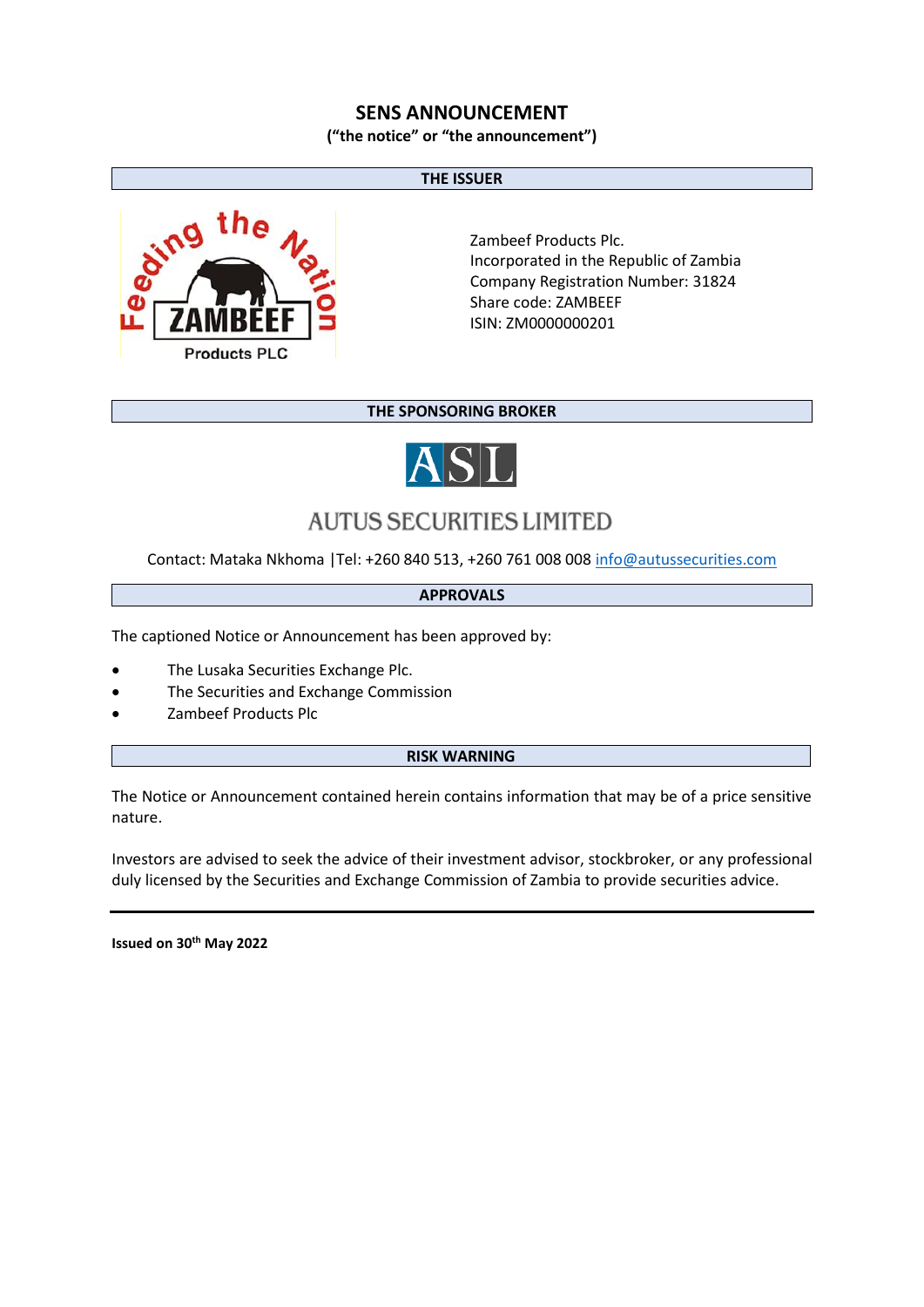

ZAMBEEF PRODUCTS PLC [Incorporated in the Republic of Zambia] Company registration number: 31824 Share Code: ZAMBEEF ISIN: ZM0000000201

#### **TRADING STATEMENT**

In accordance with the Lusaka Securities Exchange ("LuSE") Listings Requirements, the Board of Directors of Zambeef Products Plc (the "Company") hereby advises the Shareholders of the Company that the Total Basic Earnings per Share (EPS) for the half year financial period ended 31 March 2022 is expected to be 172% higher in Kwacha terms (228% higher in USD) than that of the corresponding half year period ended 31 March 2021.

The Company stated on 27 April 2022, that for the year ending 30 September 2022, revenue (reported in USD) was expected to be 10% above then market expectations, and EBITDA, EBIT and adjusted Profit Before Tax\* were then expected to end 15% - 25% ahead of then market expectations (all reported in USD). The Group is pleased to confirm this remains the case.

The period saw relative macroeconomic stability with the exchange rate remaining relatively stable and inflation steadily reducing. Despite headwinds of constrained consumer spending and some input cost inflation, the Group remains on track for full year results ahead of previous market expectation driven by favourable commodity sales pricing in our Cropping division and continued focus on cost control.

As announced on 27 April 2022, the Group expects its results for the six-month period ended 31 March 2022 to be released by the end of June 2022. Accordingly, shareholders are advised to exercise caution when dealing in the Company's Securities until the publication of results. The shareholders are further advised that the information contained in this Trading Statement has not been reviewed nor reported on by the external auditors.

\*Adjusted Profit Before Tax (PBT) is defined as being adjusted for any unrealised foreign exchange gains or losses and any losses or gains made from asset disposals.

For further information, please contact:

| Zambeef Products plc<br>Walter Roodt, Chief Executive Office<br>Faith Mukutu, Chief Financial Officer | Tel: +260 (0) 211 369003  |                                                         |                           |
|-------------------------------------------------------------------------------------------------------|---------------------------|---------------------------------------------------------|---------------------------|
|                                                                                                       |                           | finnCap (Nominated Adviser and Broker)                  | Tel: +44 (0) 20 7220 0500 |
|                                                                                                       |                           | Ed Frisby/Kate Bannatyne/Tim Harper (Corporate Finance) |                           |
| Tim Redfern/Barney Hayward (ECM)                                                                      |                           |                                                         |                           |
| <b>Autus Securities Limited (Sponsoring Broker)</b>                                                   | Tel: +260 (0) 761 002 002 |                                                         |                           |
| Mataka Nkhoma (Broker)                                                                                |                           |                                                         |                           |